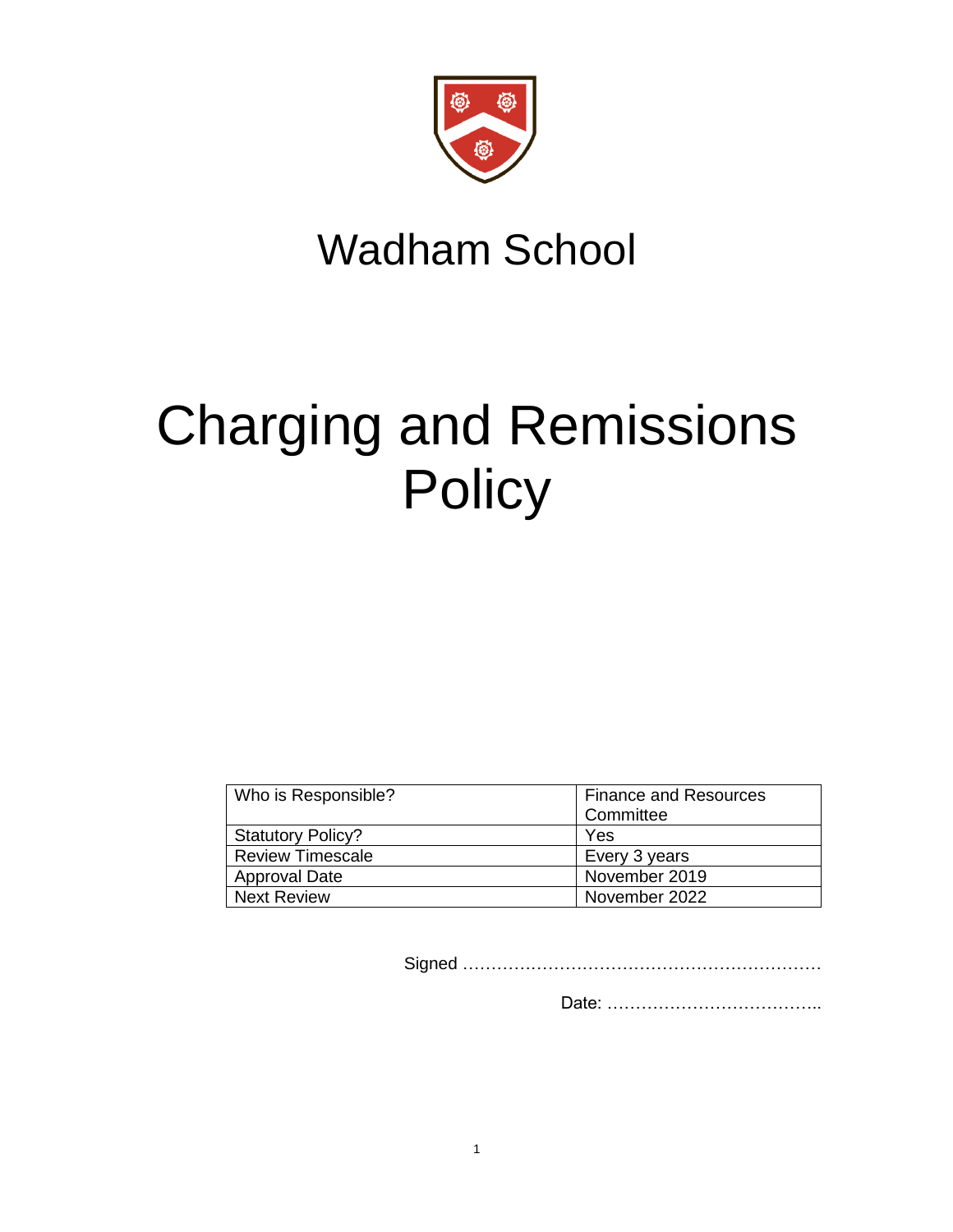#### **Introduction**

This policy is designed to give guidance to school leaders, staff, students and parents / carers in relation to charging for activities and any remissions therein. It will determine whether an activity is part of an entitlement linked to the curriculum or an optional activity for which a voluntary contribution should be requested. It will also determine instances in which remission of payment will operate and instances when financial assistance may be given if requested. This policy has been produced in accordance with the advice issued in May 2018 by the DfE.

#### **Principles**

In general, Wadham School will only charge for activities that are either outside school hours or not part of the national curriculum. Each category of possible charge is considered separately below along with the circumstances in which a remission of a charge would be considered. There are certain types of activities for which the school cannot charge. These are:

- An admission application by a potential student
- Education provided during school hours (including the supply of materials, book, instruments orother equipment)
- Education provided outside of school hours if it is part of the national curriculum or part of a syllabus for a prescribed public examination that a student is being prepared for at the school, or part of religious education
- Instrumental or vocal tuition for students learning individually or in groups, unless the tuition is provided at the request of the student's parents / carers
- Entry for a prescribed public examination, if the student has been prepared for it at the school
- Examination re-sit(s) if the student is being prepared for the re-sit(s) at the school.

The school can charge for:

- Materials, books, instruments and other equipment where a parent / carer wishes their son / daughter to own them
- Optional extras (detailed below)
- Music and vocal tuition in limited circumstances (detailed below)
- Community facilities

#### **Optional Extras**

Charges may be made for some activities that are known as 'optional extras'. Optional extras are:

- Education provided out of school hours that is not part of the national curriculum or part of a syllabus for a public examination that the student is being prepared for at the school, or part of religious education
- Examination entry fee if the student has not been prepared for the examination at the school
- Transport that is not required to take a student to other premises or a school where the local authority or governing body has arranged for education to be provided
- Board and lodging on a residential trip
- Extended day services offered to students i.e. after school clubs

The optional extras detailed above may include charges for the following if they are within the categories mentioned above:

- Materials, instruments and equipment provided in connection with an optional extra
- Cost of buildings and accommodation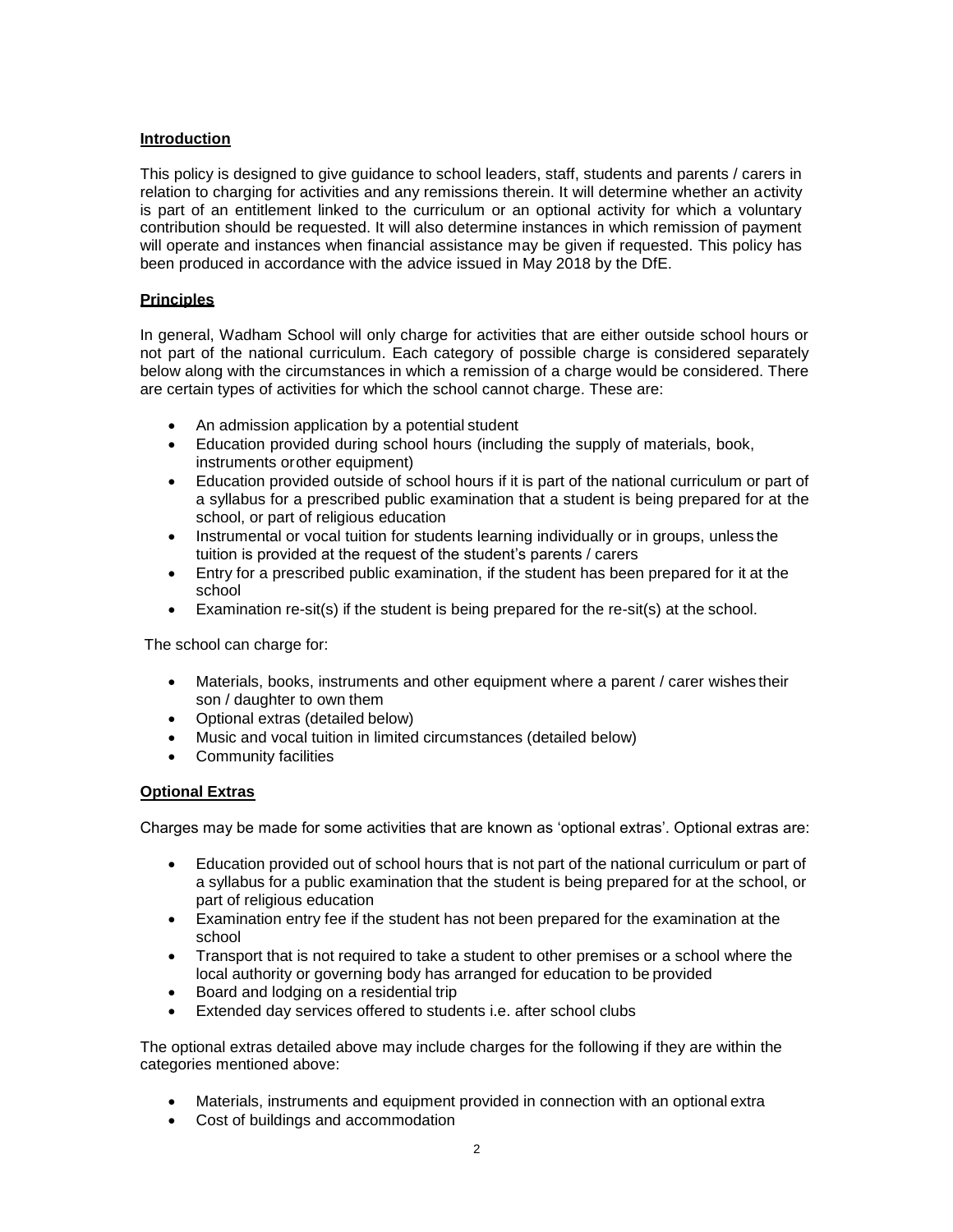- Non-teaching staff costs
- Teaching staff employed purely to provide an optional extra, including supply staff (if employed purely to provide an optional extra)
- Teaching staff employed to provide music tuition where the playing of an instrument or vocal tuition isan optional extra

Any charge made in respect of individual students will not exceed the actual cost of providing the optional extra activity, divided equally by the number of students participating. It will not include an element of subsidy for any students wishing to take part in the activity whose parents / carers are unwilling or unable to pay the full charge.

No charge may be made for supply teachers to cover teachers who are absent from school due to accompanying students on a residential visit.

No charge can be made to subsidise the cost of providing alternative arrangements for students not wishing to take part in the activity.

Parental agreement is necessary for the provision of an optional extra where charges will be made.

# **Voluntary Contributions**

Nothing in legislation prevents the school from asking for voluntary contributions for the benefit of the school or any school activities. However, if the activity cannot be funded without voluntary contributions, this should be made clear to parents / carers at the outset. It must also be made clear that there is no obligation to make a contribution.

No student will be excluded from an activity on the basis that their parents / carers are unwilling or unable to pay. If insufficient voluntary contributions are received or the school cannot fund it from some other source, then the activity will be cancelled. The basis for allocating places on trips will also be made clear at the outset.

Wadham School will ensure that when making requests for voluntary contributions, parents / carers do not feel pressurized into paying.

# **School Trips**

- Day Trips No charge will be levied in relation to day trips that take place during school hours and are part of the national curriculum, but voluntary contributions may be requested.
- Residential Trips Charges can be raised for board and lodgings as long as this does not exceed the actual cost. Parents in receipt of the following benefits may be exempt from paying this cost:
	- 1. Income Support
	- 2. Employment and Support Allowance (income related) not Contribution based
	- 3. Income Based Jobseekers Allowance (not Contribution based)
	- 4. Support under part VI of the Immigration and Asylum Act1999
	- 5. Child Tax Credit, provided that Working Tax Credit is not also received and the family's income does not exceed £16,190
	- 6. The guarantee element of the State Pension Credit,

Charges relating to transport will also be raised as per optional extras above if appropriate.

The school cannot charge for:

- Education provided on any trip that takes place during school hours
- 2. Education that takes place on any trip outside school hours if it is part of the national curriculum or part of a syllabus for a public examination that the student is being prepared at school to take, or part of religious education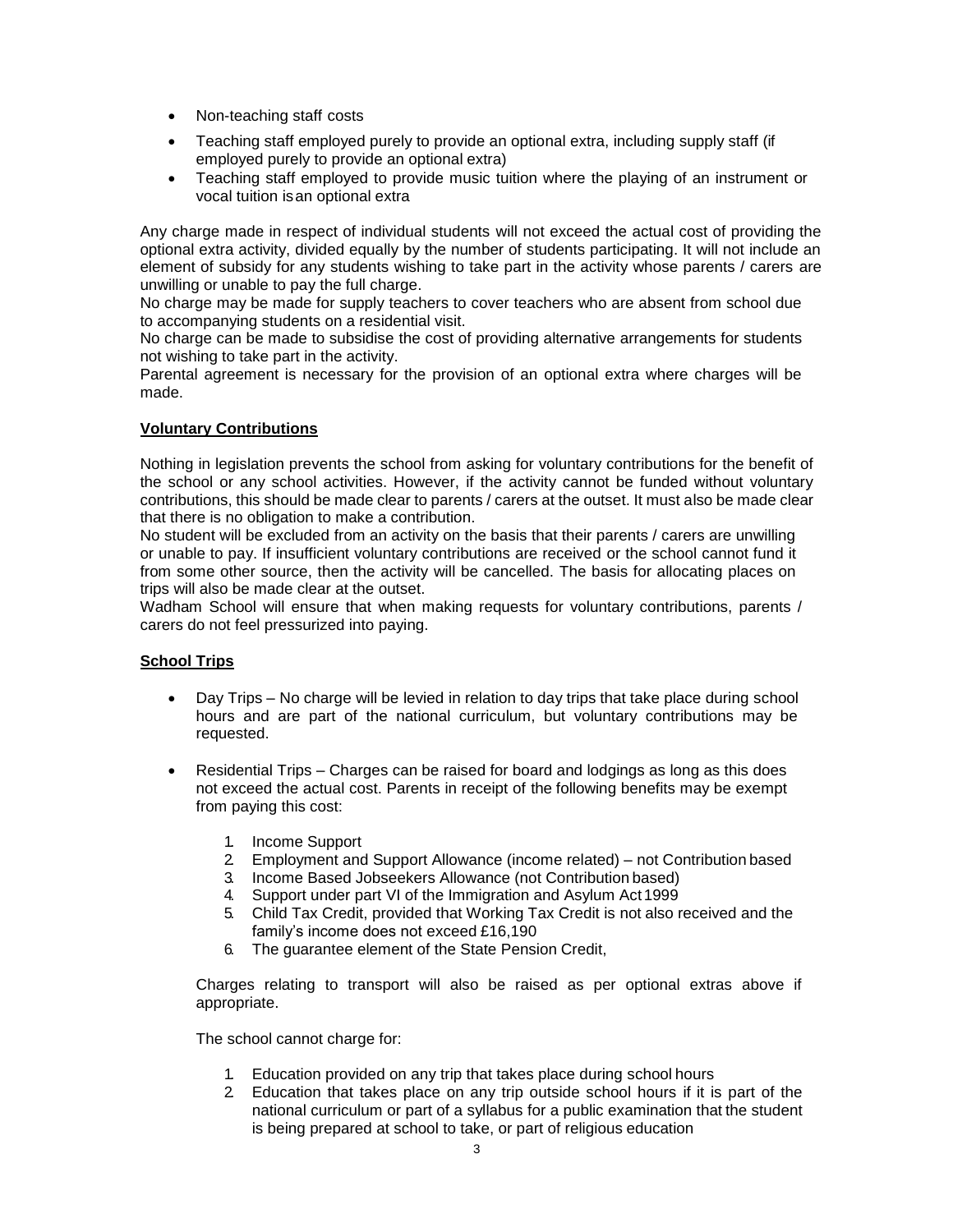3. Supply teachers to cover the absence of teaching staff accompanying students on a residential trip

# **Examination Entries**

A charge will be levied in respect of examination entries for students where the school has not prepared the student for the examination.

A charge will be levied in respect of examination entries for students where the school has prepared the student for the examination but considers that for educational reasons the student should not be entered, and the student's parents / carers wish the student to be entered.

A charge will be levied for students re-sitting an examination, if it is not the school's decision to re-enter the student or there is no valid reason why the student was unable to take the earlier public examination.

A charge will be levied where a student fails without good reason to complete the requirements of any public examination where the school paid or agreed to pay the entry fee. This includes instances where students fail to attend an examination for which the school has paid the entry fee.

A charge may be levied when a student is entered for a public examination after the deadline for entries has passed and a late fee is payable to the appropriate examinations board.

In all the above, the charge levied will be the actual cost of the examination plus an administration charge of £7.50. However when a student / member of the public sits an examination at Wadham but has been prepared for the examination elsewhere a charge equal to the actual cost of administering that exam may be levied.

# **Transport**

The school cannot charge for:

- transporting students on roll to and from the school premises where the Local Authority has a statutory obligation to provide transport
- transport that is required to meet an examination requirement when the student has been prepared for the examination at the school

# **Materials and Textbooks**

Where a student or parent / carer wishes to retain any items produced as a result of Art or Design and Technology teaching, a charge may be levied for the cost of the materials used. In the case of Food Technology, students usually provide their own ingredients, but if the student forgets, the school will provide the necessary ingredients but levy a charge equal to the cost of purchasing the items. Textbooks are provided free of charge in Years 9 – 11. There may be a charge for textbooks in Years 12 and 13 where it is in the best interest of students to own their own copies. However, costs may be reimbursed via the 16-19 Bursary Fund. Additional revision guides are available from the School Uniform Shop for purchase.

# **Music Tuition**

The school levies charges in respect of individual music and vocal tuition and group tuition, provided that the tuition is at the request of the student's parents / carers. Charges will not exceed the cost of the provision, including the cost of staff providing the tuition. Charges cannot be made if the teaching is an essential part of the national curriculum. No charge will be made in respect of a student who is looked after by the local authority.